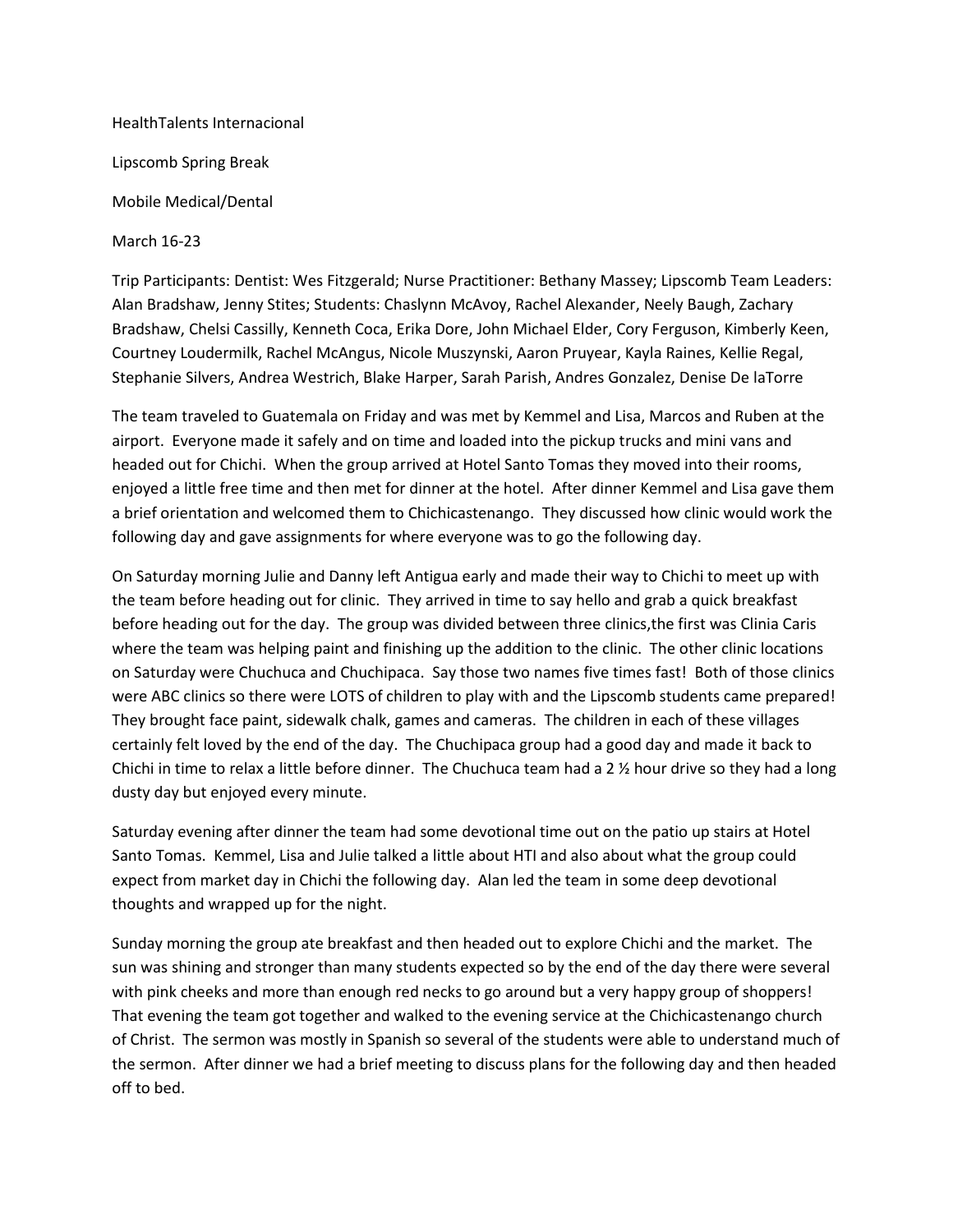Monday morning the team split up into three groups again. Kemmel and Danny headed up the Caris work group along with Dr. Ruben and the clinic there. The other team headed out to Xejox, a few minutes down the road from Chuchuca, another 2 ½ hour drive. The Clinica caris crowd enjoyed a full day of painting, and saw several patients with Dr. Ruben. There was also a pretty good number of dental patients that Dr. Wes and Marcos divided up between themselves to work on mainly restorative treatments.

We were thrilled that Dr. Wes was able to join the trip. Nicole just happened to run into him at a store in Murfreesboro, TN and asked if he was a dentist. God knew we needed a dentist for the trip and paved the way for us to have a great dentist who was enthusiastic about the work and a great teacher to boot.

Dr. Sandra, HTI's new dentist was again impressed with the little teeth of the ABC children. She was excited to see the Lipscomb students jumping in and helping out with the sterilization of instruments as well as the education portion of the ABC check up. Each child sat with one of the Spanish speaking Lipscomb students to learn about the correct way to brush their teeth. This portion of the check up was extra fun because they had a HUGE set of teeth with an over-large toothbrush for the kids to practice with!

On Tuesday the group split up between Caris, La Palma and Mactzul I. The group at Caris continued plugging away at the painting and getting the clinic addition in shape to start being put to use. They also helped with ladies clinic day. The ladies had been scheduled to come and see nurse Sheri for their pap smears and other such needs. The team in La Palma had a very neat experience. They pulled off the road and parked the cars near a foot path leading down into the woods. From there they each grabbed some of the supplies from the pickup truck with the help of the local brothers and headed down that foot path toward the La Palma Church of Christ a ways into the woods. They were at one of our more remote clinics that day, high up on the mountain. The ABC checkups went well and the team was happy with how their day was spent with the children and families of the La Palma congregation. The Mactzul I group had a slow morning since most of the ABC children were in school. After lunch however there were 41 children waiting to be seen by the doctors and dentists. The heart breaking thing the group saw upon their arrival was a set of adorable little 1 ½ year old twin boys sipping on bottles full of Pepsi. The importance of continued education can't be stressed enough.

Tuesday afternoon the clinic wrapped up in enough time for the Caris and La Palma groups to get a little time on the soccer field. The team from Mactzul joined in for the second game and everyone enjoyed playing with the local HTI staff members. Unfortunately John Michael and Andres had a collision which left John Michael's foot a little worse for the wear. John Michael's foot wasn't broken and he stuck out the next couple days with a pair of crutches borrowed from Clinica Caris.

That night the group med again for devotional time and had a few extra people join in! There was another group meeting at the hotel and when they got out of their meeting several of them stopped to listen to our singing. They were invited to sit with us and sing and accepted. We were happy to have made new friends!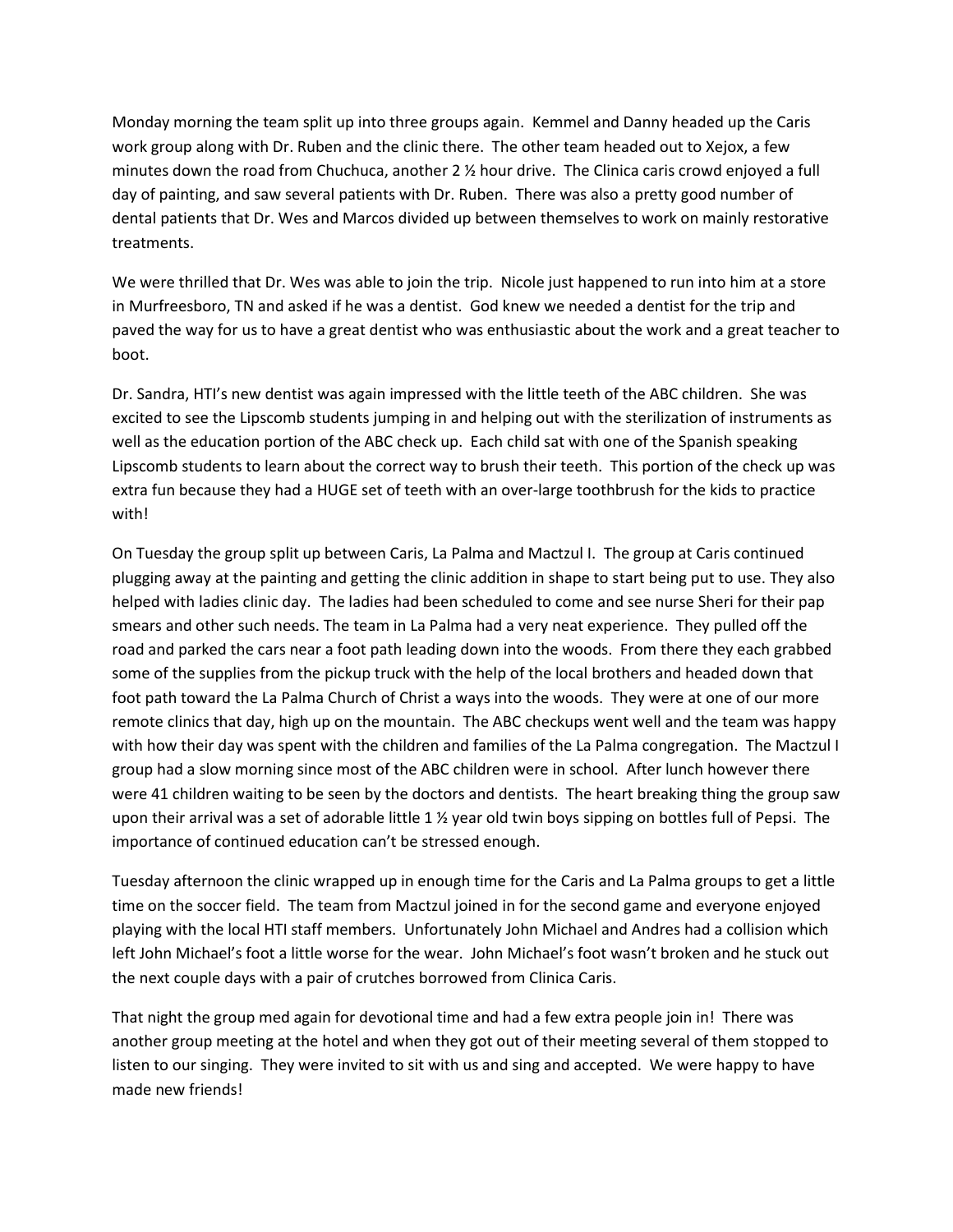Once again the group divided up in the morning and headed out to several clinic locations. One team made their way to San Jorge, another to Mactzul VI and the third to Clinica Caris. The team members in San Jorge had a smaller clinic since HTI recently started doing that clinic twice a month. The patient volume was too big for one clinic day so the staff decided to make the two hour drive once every two weeks. The students enjoyed playing with the many animals at the home of Sister Anna and her daughters. Sister Anna was also kind to allow several of the students to attempt making tortillas, despite how misshapen they came out! In the afternoon the girls of the house decided it was time to play dress up with the gringas so they invited Bethany, Nicole and Ericka into the house and dressed them head to almost toe in Sacapulas' finest fashions!

The team at Caris worked hard all day and completed the last of the painting that remained to be done. The team put in lots of hours painting ceilings and walls inside and out. Danny was a great help and deserved a great pat on the back at the end of the week for helping at Caris every day. The team in Mactzul VI also had a nice day seeing a bunch of ABC patients. They had loads of time to play with the children and enjoy the time at clinic. Dr. Lisa was there to help teach and share with the students throughout the day, always happy to share her knowledge with inquiring minds.

Wednesday evening the team gathered for a wonderful devotional time. Alan opened up the floor for team members to share about who they had seen God working in or through during the week. It was a wonderful time of sharing and a blessing to all those who were there. Sadly Kenneth wasn't present as he had to leave early for the national competition for his cello playing. Everyone missed him but wished him well at nationals.

Thursday morning the team stopped on the way to Antigua in Tecpan and had a nice breakfast. Once in Antigua everyone headed their different ways to shop, see ruins or the organic macadamia nut farm. The group enjoyed a lovely day of relaxation and a nice dinner together at Posada de Don Rodrigo with the other Lipscomb spring break team from Coban. There was a Mayan dance and marimba players at dinner so we were not only well fed but well entertained by the end of the night!

Saturday morning the team headed out for the airport at 4:30am. They made it safely to the airport and gave God all the glory for a wonderful week of service to the Guatemalan people.